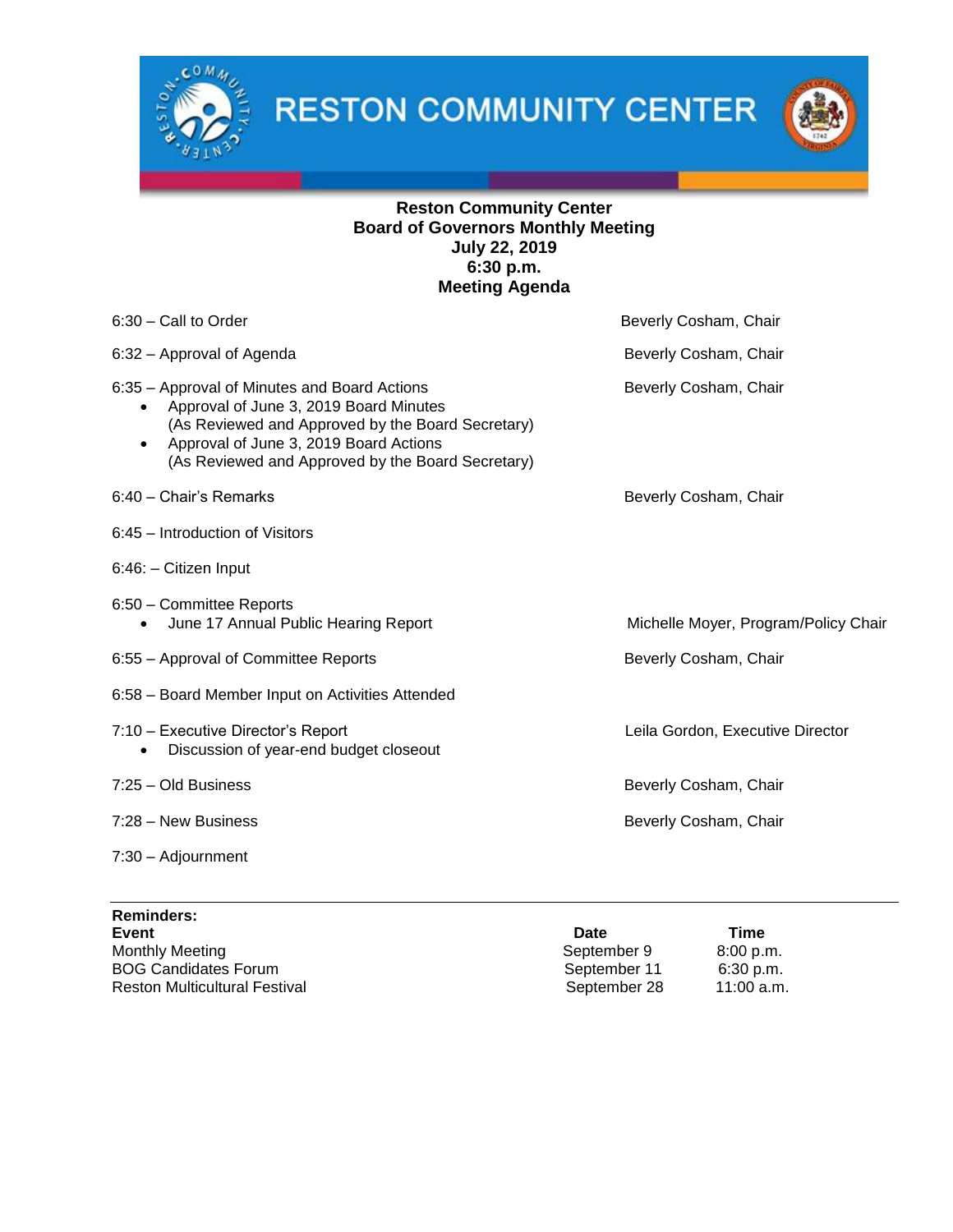

**RESTON COMMUNITY CENTER** 

## **SUMMARY OF MINUTES RESTON COMMUNITY CENTER BOARD OF GOVERNORS MEETING June 3, 2019, 8:00 p.m.**

#### **Present:**

- Beverly Cosham, Chair
- Bill Bouie
- Lisa Sechrest-Ehrhardt
- Michelle Moyer
- Vicky Wingert

### **Absent and Excused:**

• None

### **Attending from the RCC Staff:**

- John Blevins, Deputy Director
- Karen Goff, Public Information Officer

The Chair called the meeting to order at 8:05 p.m.

#### **MOTION #1: Approval of the Agenda**

Bill B. moved that the Agenda be approved as written. Paul seconded the motion. The motion passed unanimously with Vicky abstaining.

## **MOTION #2:**

## **Approval of the May 6, 2019 Board Minutes**

Bill B. moved that the Board approve the June 3, 2019 Board Minutes. Bill K. seconded the motion. The motion passed unanimously with Bill P. and Vicky abstaining because they were not present at the May 6 meeting.

#### **MOTION #3:**

#### **Approval of the March 4, 2019 Board Actions**

Bill B. moved that the Board approve the May 6, 2019 Board Actions. Paul seconded the motion. The motion passed unanimously with Bill P. and Vicky abstaining because they were not present at the May 6 meeting.

### **Chair's Remarks**

Bev said she is happy the pollen is getting a bit better as spring has been rough on her sinuses and throat. She read a poem:

"I Was Afraid of Doctors, Until I Met Dr. Seuss," by Mary Nagy

I was afraid of doctors. They made me turn all red. They made me itch and get a rash I scratched until I bled.

- Paul D. Thomas
- Dick Stillson
- Bill Keefe
- Bill Penniman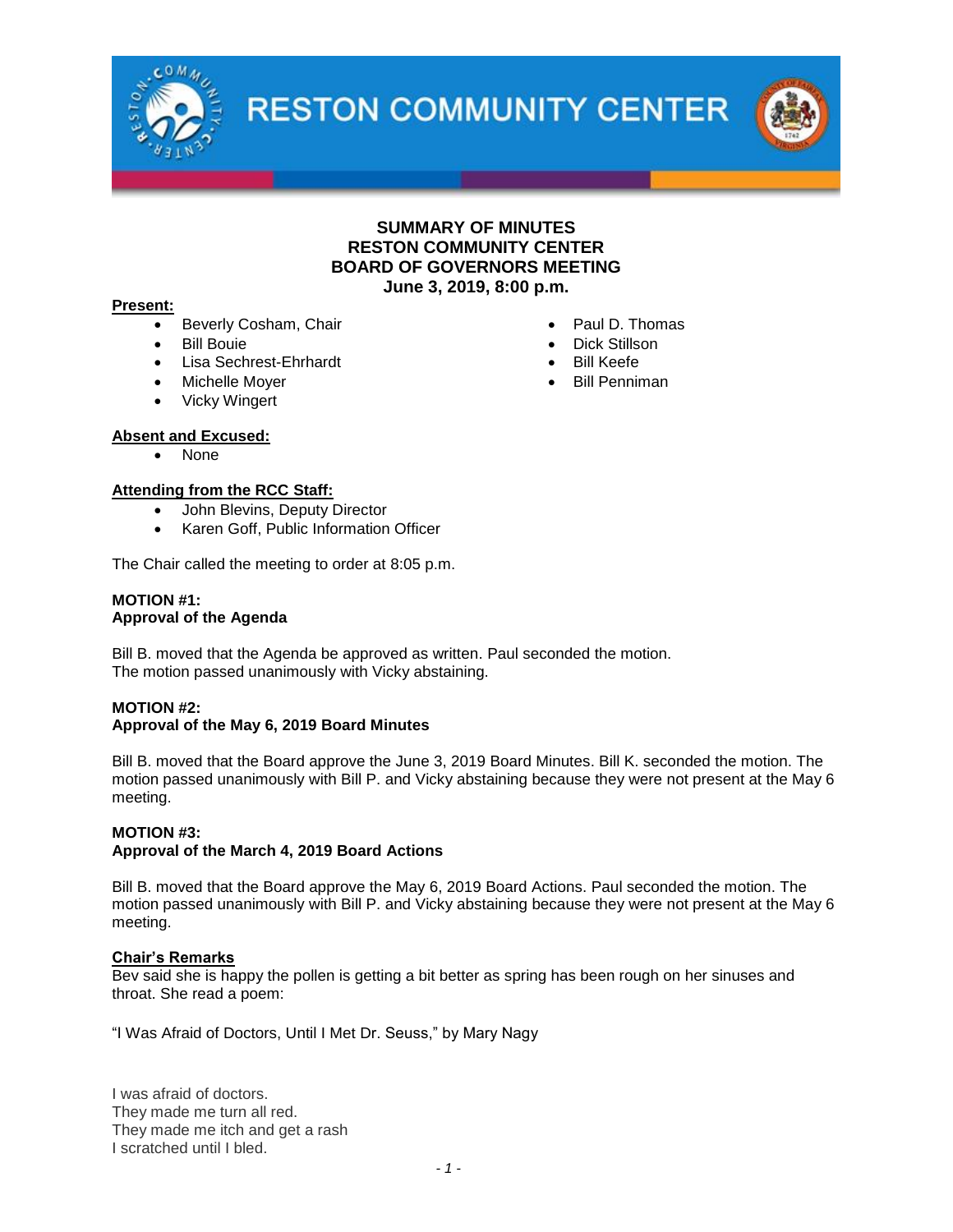One day I found an old book just lying in my yard. I knew that I could read it... I was six and it wasn't hard!

The book was filled with magic and wondrous, crazy things. It told about another world where dogs could be the kings!

I looked at the front cover to see who wrote this book to my surprise.....it couldn't be! I need a second look!

A doctor wrote this story!? I guess they're not all bad! If he could think such silly things then, surely I'll be glad.

I'll go to see the doctor... I give you no excuse. I only hope my doctor is as fun as Dr. Seuss!

**Introduction of Visitors** None

**Citizen Input** None

### **Committee Reports**

**May 20 Finance Committee Meeting** – Paul said he had to leave 2/3 of the way through the meeting, but the meeting notes are in the handouts, which include balance sheets and projections. The committee looked at updated projections for FY20 and FY21. He pointed out some of the updates, including new personnel costs, updated with the County cost-of-living adjustment. There are new operating expenditures for a pilot program at Reston Station that may or may not happen. If it does not happen, the money will be used elsewhere or returned to the fund balance at the end of the year.

Paul asked John about the slide presentation for the Annual Public Hearing on June 17. John said he will present that later in the meeting. Paul said the committee made sure progress was happening so the slides could be prepared. The committee reviewed the draft fund balance presentation and noted we are doing quite well. The committee voted to bring to the board a motion to increase the capital projects reserve ceiling to \$3.5 million from \$3 million. Paul also noted that summer camp revenue is coming in now, but that will get reversed in the new fiscal year. He asked if there were questions.

Bill P. asked about the pilot program. Paul said Comstock has approached us with the concept of a programming space at Reston Station. Program possibilities include art classes and fitness classes. Bill said that sounds interesting. Paul said it would also be good marketing. RCC is not sure it is going to happen, but there needs to be money for instructors and some necessary space buildout if we do proceed.

### **MOTION #4:**

**Approval of Raising the Capital Reserve Ceiling from \$3 million to \$3.5 million**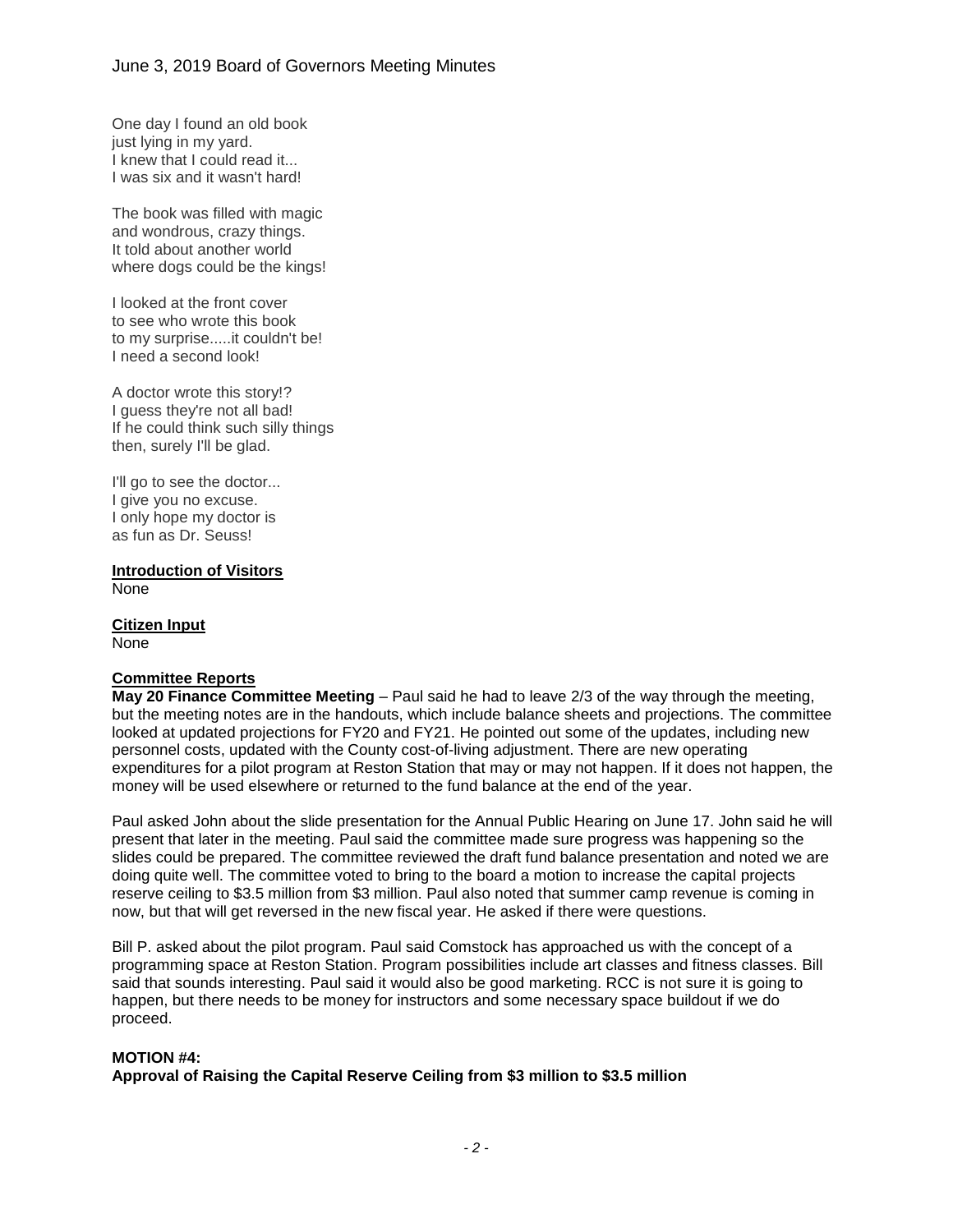## June 3, 2019 Board of Governors Meeting Minutes

Paul moved that the board approve the new capital reserve maximum. Dick seconded the motion. Paul mentioned that reserves are nowhere near the maximum. The balance is currently under \$1 million. The motion passed unanimously.

### **MOTION #5**

# **Approval of the May 20 Finance Committee Report**

Bill B. moved that the Board approve the May 20 Finance Committee report. Dick seconded the motion. The motion passed unanimously.

### **Board Member Input on Activities Attended**

Bill P. attended the Northern Virginia Fine Arts Festival (NVFAF) party and the Reston P & Z committee meeting.

Vicky has not attended much as she is recovering from knee surgery. She went to Reston Pride, and said it was very enthusiastically attended.

Dick went to the NVFAF party. He was impressed with the Heidi Latsky dance performance but was surprised to learn that RCC and PD Michnewicz were important in arranging it and did not seem to get a lot of credit. The materials distributed by GRACE all contained the requisite credits, and RCC was recognized at the party in remarks. *The Washington Post* article neglected to mention RCC at all and also didn't give credit to GRACE as the producer of the festival. Getting proper credit in earned media is challenging.

Lisa went to the NVFAF party and loved the Latsky performance *ON DISPLAY/RESTON*. She said Reston Pride was very well attended and she appreciated that the Lake Anne merchants were involved. Lisa said it is was nice to see so many kids and teens there; that is important for community support. There were good performances on stage and lots of neat stuff to do. Lisa enjoyed Nancy Giles at the CenterStage, as well as Anita Hollander. She noted we really bring some great performers to RCC. Lisa participated in the Reston Spring Triathlon last weekend. The event raised money for Cornerstones.

Michelle attended the NVFAF and Reston Pride. Both were fantastic and had a great mix of people. She saw Anita Hollander at CenterStage. She went to the Reston Farmers Market and the opening of Trails Edge at Hunters Woods, the new senior living community. She worked at and swam in the Jim McDonnell Lake Swims. She noted that RCC Rides coordinator Samantha Stettner, who has Multiple Sclerosis, got second in her age group for the one-mile swim; Samantha was thrilled, and RCC can be very proud of her.

Paul attended the NVFAF party. He has been busy as his father has been in and out of the hospital, and his son Jack will graduate from South Lakes High School this week. He stopped by Lake Anne Friday night for the Pride "pre-party." Wednesday is the SLHS All-Night Grad Party. Paul will be up all night as head of Safety and Security. He was happy to run into his old French teacher from South Lakes High School and Langston Hughes Middle School.

Bill B. has been going to lots of meetings, as well as the fine arts festival and the Nancy Giles performance. Saturday was National Trails Day. The Park Authority renamed a Lake Fairfax Park trail for Mark Genberg, who helped build a lot of the trails before he died in 2017. Bill mentioned that the Reston Farmers Market has been named the best in Fairfax County, and he reminded the board that the nine major Farmers Markets are run by the Park Authority. The Park Authority is also one of four finalists for the national gold medal; they will find out in August. They are in the 400,000+ population category, which means the main competition is Mesa, AZ; Miami-Dade; and Chicago. Bill said Fairfax has beaten that competition the last three times. On June 15, Bill and his wife, Gina, will join 14,000 other athletes at the Senior Olympics in Albuquerque. Bill and Gina will be the flag bearers for the Virginia delegation.

Bill K. attended Nancy Giles. He said the NVFAF party was wonderful. He went to the Sprint Triathlon and cheered for Lisa.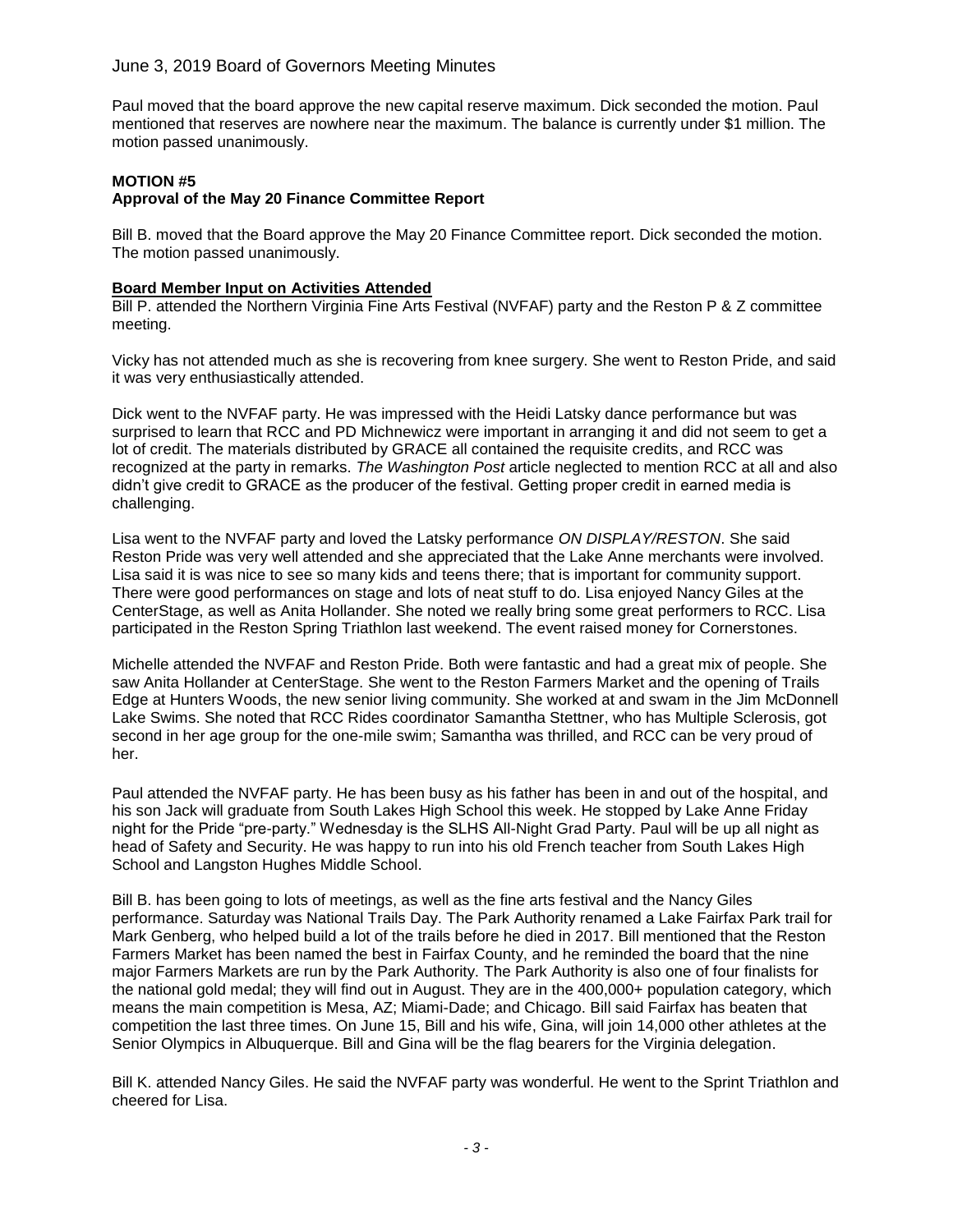## June 3, 2019 Board of Governors Meeting Minutes

Bev attended Nancy Giles and Anita Hollander. The Reston Community Orchestra had its last concert of the season, and Bev resigned from the RCO Board after 10 years. Bev attended the NVFAF party and a memorial service for Madeline Flynn, an original Chorale member. She attended the Reston Chorale concert, as well as an event where artists Pat McIntyre, and original Restonian, Marcia McDevitt, talked about the old days in Reston. Bev also attended a Diversity Day at the Society of Civil Engineers in Reston and a fundraiser for Multiple Sclerosis. She is rehearsing for a performance she will do at Ashby Ponds on June 26.

### **Executive Director's Reports**

John Blevins went over the highlights of Leila's written report. In Capital Projects, he reported that there will be work on some warranty items related to the CenterStage floor. The contractor has until July 7 to get the work done. Staff will have a quote this week for the work. The Lake Anne audio-visual work is finally done, and we are fine-tuning the programming on the new screens. Both phases of the carpet replacement are done. Work is continuing on using a new system for computerized maintenance management and inventory. Brian Gannon is now the Facility Services Director for RCC; he recently competed to fill the position which underwent a reclassification in furtherance of RCC's work force planning efforts.

In the Aquatics Renovation Report, John said there has been a lot of plumbing work completed, as well as welding seams and inspection of the old welds. There was a scheduling challenge with Paddock, the pool contractor, but Branch Builds has worked it out. A big supply of rebar was delivered today. The duct system has had to be tweaked in order to improve air flow near the pool surface. We are also waiting on DPWES to give feedback on whether or not funds will likely be available within the project budget to permit us to obtain new locker room floors, shower partitions and lockers. John directed the board to the tables showing the amount of materials sent to recycling, as well as updated pictures on the project.

Bill B. asked if we are going with all UV underwater lighting systems. John said he will check. Bill encouraged RCC to look at that as it will save RCC energy and help swimmers see underwater. John asked if there were any questions. There were none.

### **Old Business**

John passed out a printed version of the Public Hearing PowerPoint sides for review. The board took a moment to review. Lisa asked if we were advertising the hearing on the web and through social media. John said we were. Board members offered their guidance on refining the slides and presentation.

### **New Business**

Bev reminded the Board that the Public Hearing is at 6:30 p.m. on June 17. John said Tuesday night is the community survey focus group. Dick asked if the Board could see a summary of comments; a summary will be made available to the Board.

### **MOTION #6: To Adjourn the Meeting**

Bill B. moved to adjourn meeting. Bill K. seconded the motion. The motion passed unanimously.

The meeting adjourned at 8:40 p.m.

bell with

Lisa Sechrest-Ehrhardt Board Secretary

\_\_\_\_\_\_\_\_\_\_\_\_\_\_6-11-19\_\_\_\_\_\_\_\_\_\_\_\_\_\_

Date

 $\overline{\phantom{a}}$  , and the state of the state of the state of the state of the state of the state of the state of the state of the state of the state of the state of the state of the state of the state of the state of the stat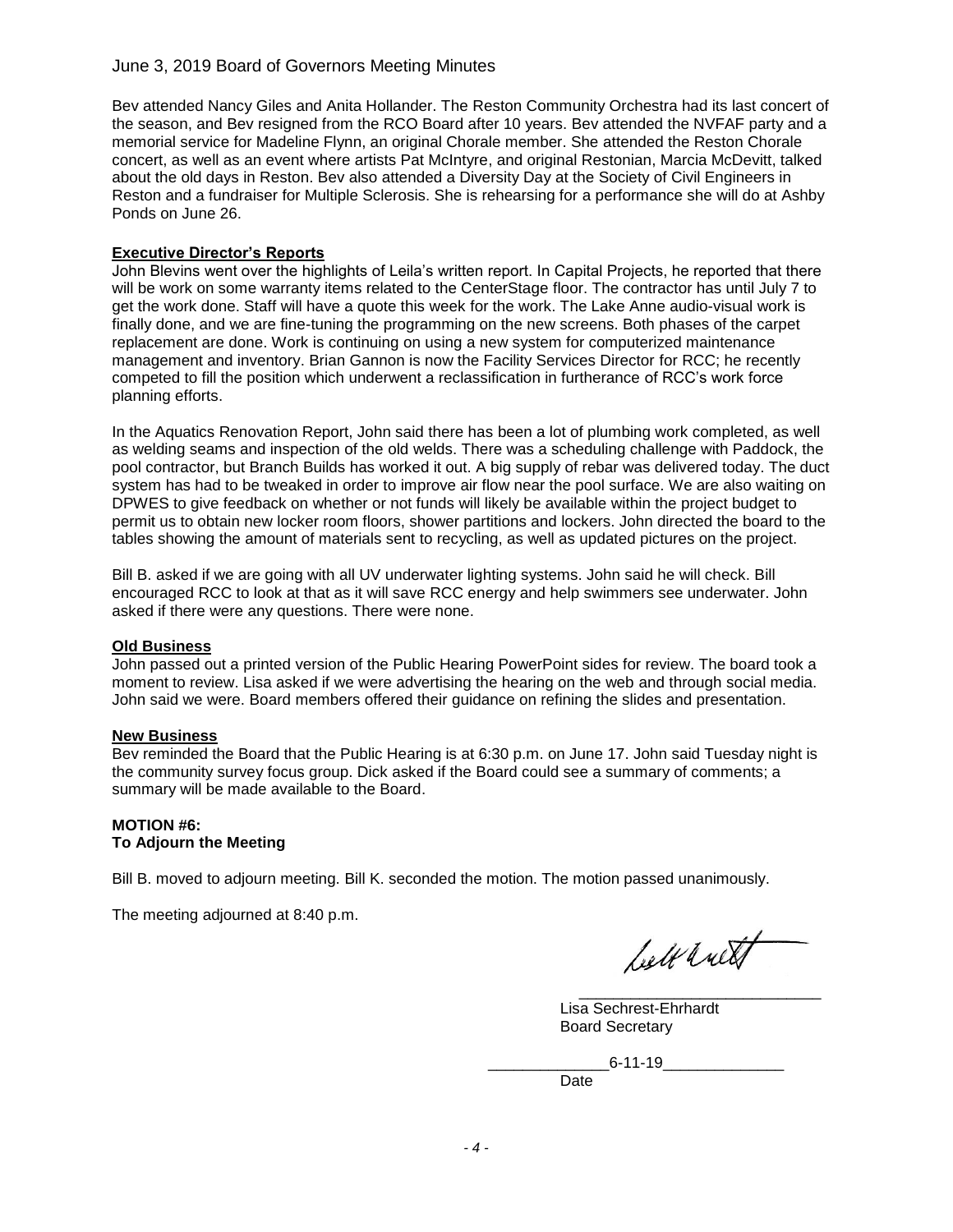**BOARD ACTIONS TAKEN AT BOARD OF GOVERNORS MEETING ON June 3, 2019**

**19-0603-1 Bd That the Board approve the Agenda**

**19-0603-2 Bd That the Board approve the May 6, 2019 Board Minutes**

**19-0603-3 Bd That the Board approve the May 6, 2019 Board Actions**

**19-0603-4 Bd That the Board approve raising the capital reserve ceiling from \$3 million to \$3.5 million**

- **19-0603- 5 Bd That the Board approve the May 20 Finance Committee report.**
- **19-0603- 6 Bd That the meeting be adjourned.**

belt with

\_\_\_\_\_\_\_\_\_\_\_\_\_\_\_\_\_\_\_\_\_\_\_\_\_\_\_\_ Lisa Sechrest-Ehrhardt Board Secretary

> \_\_\_\_\_\_\_\_\_\_\_6-11-19\_\_\_\_\_\_\_\_\_\_\_\_\_\_ Date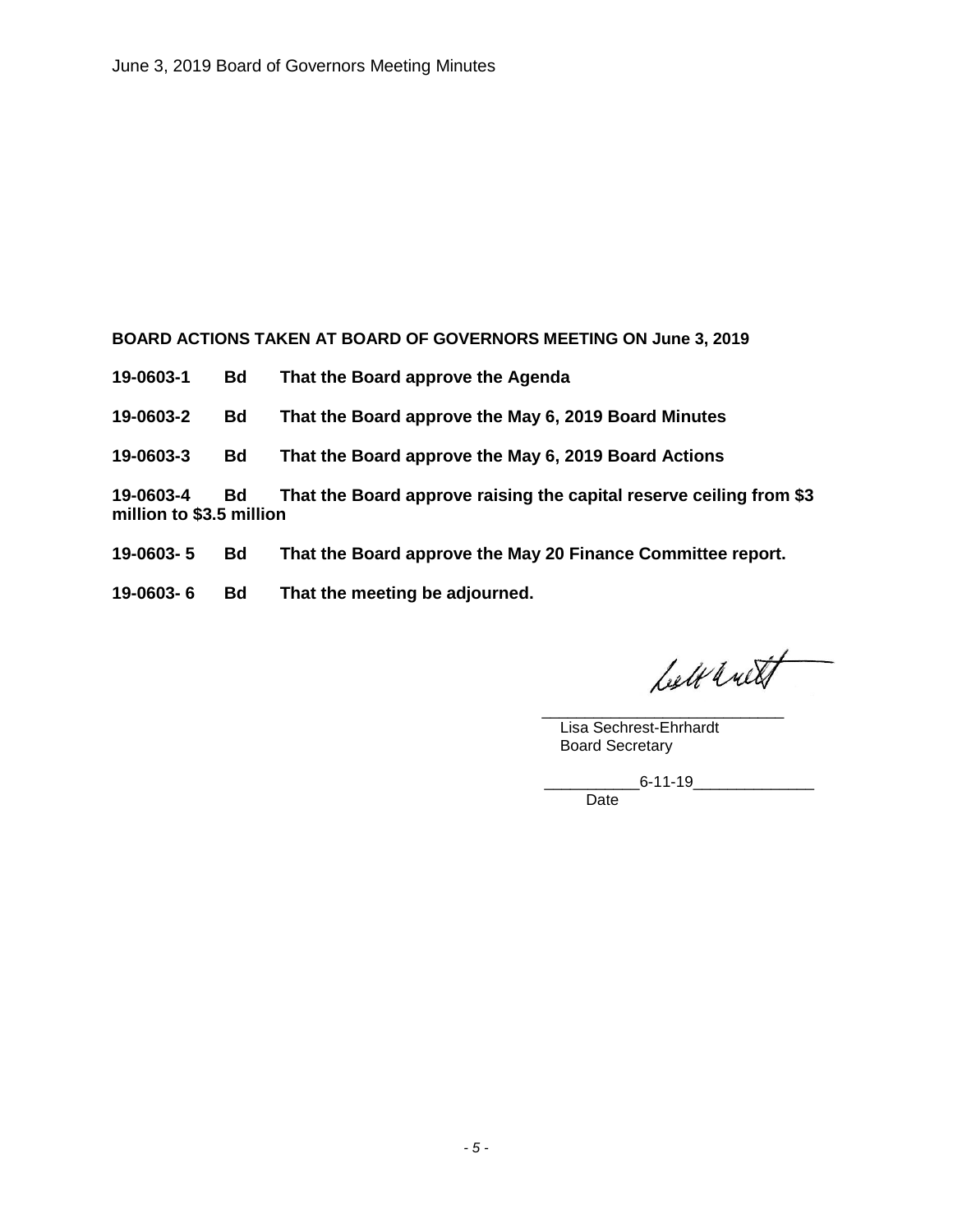



### **RESTON COMMUNITY CENTER BOARD OF GOVERNORS ANNUAL PUBLIC HEARING FOR PROGRAMS AND BUDGET JUNE 17, 2019**

#### **Present were:**

- Bev Cosham, Chair
- Michelle Moyer
- **Lisa Sechrest-Ehrhardt**
- Vicky Wingert
- Paul Thomas

### **Absent and excused:**

- **Bill Keefe**
- Bill Penniman
- **Bill Bouie**

### **Attending from the RCC Staff:**

- Leila Gordon, Executive Director
- BeBe Nguyen
- Karen Goff
- **Cheri Danaher**
- **Kevin Danaher**
- **Fred Russo**
- **John Blevins**
- Matt McCall
- PD Michnewicz
- **Brian Gannon**
- Harun Rashid
- Karen Brutsché
- Linda Ifert

### **Welcome and Introductions**

Leila welcomed everyone at 6:30 p.m. She suggested everyone get a copy of the new Annual Report. She turned it over to Bev Cosham. The Board introduced themselves. Bev introduced the RCC staff. Bev went over the meeting format and also suggested people pick up an Annual Report. She turned it back over to Leila.

### **2018 Highlights**

Leila called attention to RCC's vision: "Reston Community Center enriches lives and builds community for all of Reston." She introduced the meeting agenda: Highlights, Looking Ahead, Aquatics Renovation, Capital Improvement Plan/Maintenance Plan, Capital Planning and Budgets, and Public Input. She said attendees could ask simple questions during the slide presentation, but lengthy comments should come in the public input portion.

Leila said the Board established a decade ago that it would seek to do our work collaboratively for maximum collective impact. Leila pointed out that in 2018, RCC had 43 partnerships and engaged in 15 sponsorships. She explained the difference: partnerships work with a program content agreement and considerable RCC staff involvement while sponsorships are generally funding contributions that provide us with affiliation/marketing identity with community events or programs.

Leila said RCC is continuing to work on community initiatives such as Reston Opportunity Neighborhood, Hunters Woods Neighborhood Coalition, community conversations on equity and social justice and bringing offsite programming throughout Reston. She briefly explained more about the initiatives and said they are major pillars of RCC's work.

### **Annual Report**

Moving to the Annual Report, Leila recognized the employee Outstanding Performance Awardees: Pam Leary, Masha Litinskaya and Grazyna Siebor, Scott Sorenson and Mohammed Alhadi. She summarized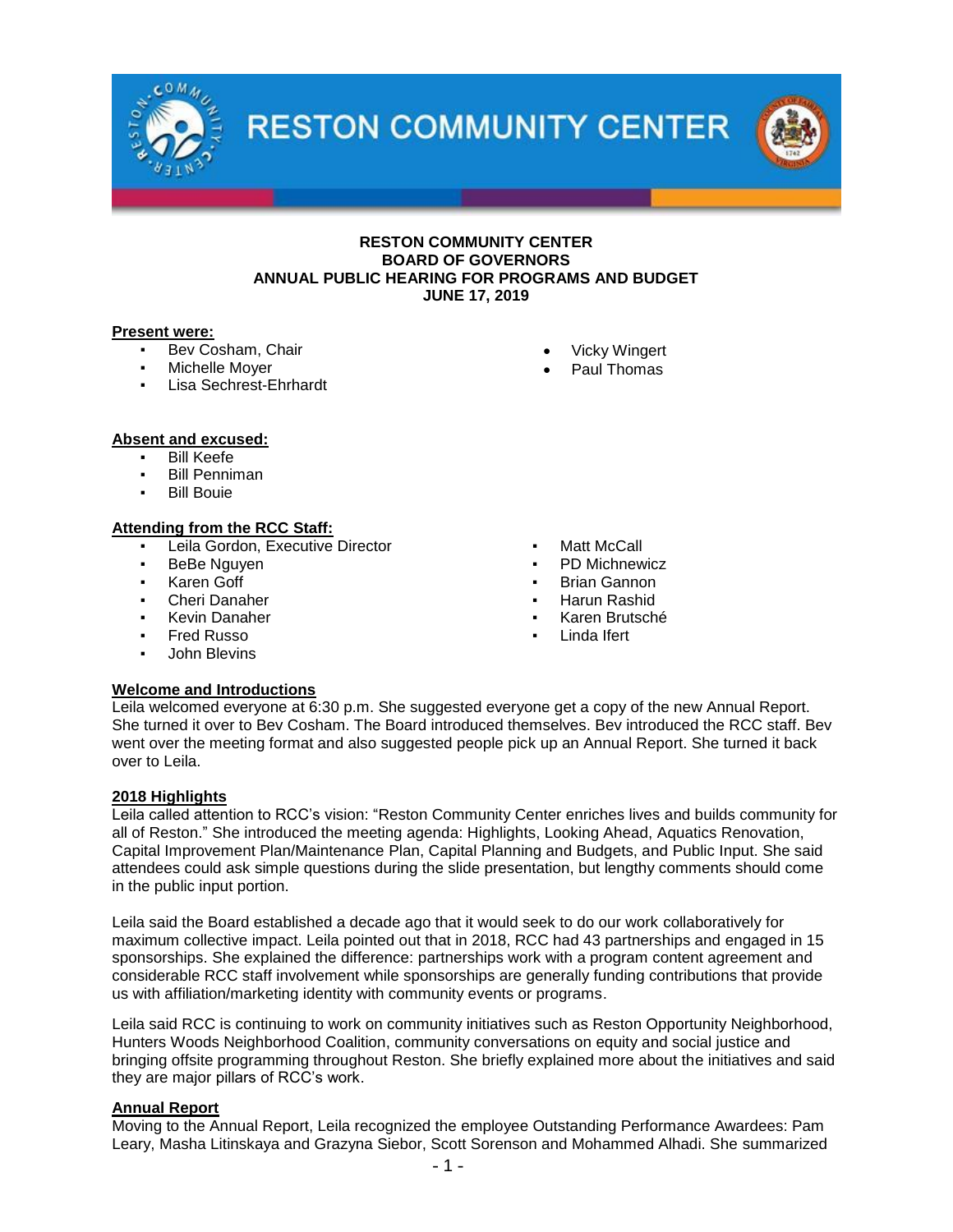the content areas. She noted that there is a nationwide shortage of lifeguards, and RCC's Aquatics department will be doing major outreach to recruit new staff for the renovated pools. Leila noted a few highlights from the various RCC lines of business that are included in the Annual Report. The back of the Annual Report contains 2018 participation data and fee waiver information. It also lists the partnerships and sponsorships, thanks our volunteers, and contains a list of merit staff. There are 150-200 part-time RCC employees who aren't listed but who are integral to everything RCC provides the community. Leila said budget information can be accessed online in Finance Committee reports in the Board packages and notes. The FY19 financial performance report will be included in the Board package in September and posted on its own on our website so it can be easily accessed by the public.

### **Looking Ahead**

Leila said she hopes everyone has heard we will do a comprehensive community survey this summer. RCC has not done one in 10 years. The population is expanding rapidly, and it is time to do one again. There is a potential proffer from Boston Properties for land that will support a performing arts center. Achieving a new performing arts venue has been part of RCC's Strategic Plan for 10 years and has been discussed in the community. The survey will include a "temperature check" on that subject. The survey will go out to a targeted geographical list, but will later be an open source link online so anyone can participate.

Bob Petrine asked if the proffer is for land. Leila said yes, but proffers are not always set in stone at the beginning of the process. Bob asked if RCC was participating in negotiations. Leila said not yet; the county land use people will be involved first. However, this is a priority of RCC's, so it is an issue we want to know more about from the public's perspective.

Other near-term priorities include offsite programming and a redesign of the website, which is now 10 years old. RCC is committed to having a community calendar function on the site. RCC will complete the aquatics renovation and launch new programming there.

RCC is in the process of achieving CAPRA accreditation, which requires meeting a series of standards for parks and recreation agencies. With accreditation, you are telling the community everything we do is done at the highest possible quality level of execution. We are targeting next year for completion. It involves an exhaustive review of our policies and procedures, as well as documentation of how we plan, involve the community, assure accessibility, provide comprehensive programming and services, and the results in performance data.

RCC will continue to explore a new performing arts venue. That will involve the Board's commitment to maintaining the Small District 5 tax rate, as well as community buy-in for whatever approach is taken . We also will maintain our existing capital facilities at the highest level.

RCC will continue to build community pride and cohesion. We want to support Reston's sense of pride in the founding values of this community and what they mean to us as we grow and change.

### **Aquatics Renovation**

Leila showed attendees a short time-lapse video of the aquatics renovation. The video will be posted on RCC's website for public viewing. She thanked the county Department of Public Works and Environmental Services, contractor Branch Builds and architect RRMM/Lukmire for their cooperation and hard work to date. Leila said the project is relatively on time. Thus far, the tasks have been the relatively easy part – destruction – as opposed to the building that is currently going on and will be intensified in the weeks ahead. There is good news in that our partners have affirmed that there will likely be project resources to support other enhancements; therefore we are exploring replacing the locker room floors, lockers and partitions in the showers and bathrooms. Those additional improvements will be paid for with money that had been built into the project budget for contingencies (about \$160,000).

Leila said a lot has to happen between now and the anticipated completion in October, including concrete pouring, roof replacement and testing of the pool and systems. She directed attention to posters about the project. One includes renderings and reminds people the pool is closed for renovation – a few people still come in asking to swim and are surprised. Leila thanked partners Herndon Community Center, YMCA Fairfax County/Reston and Reston Association, which have arranged for special consideration for our swimmers during the renovation. The other poster shows the major recycling effort from the pool demolition. She noted that Branch Builds was very aggressive about assuring that we would be recycling every possible material from the demolition.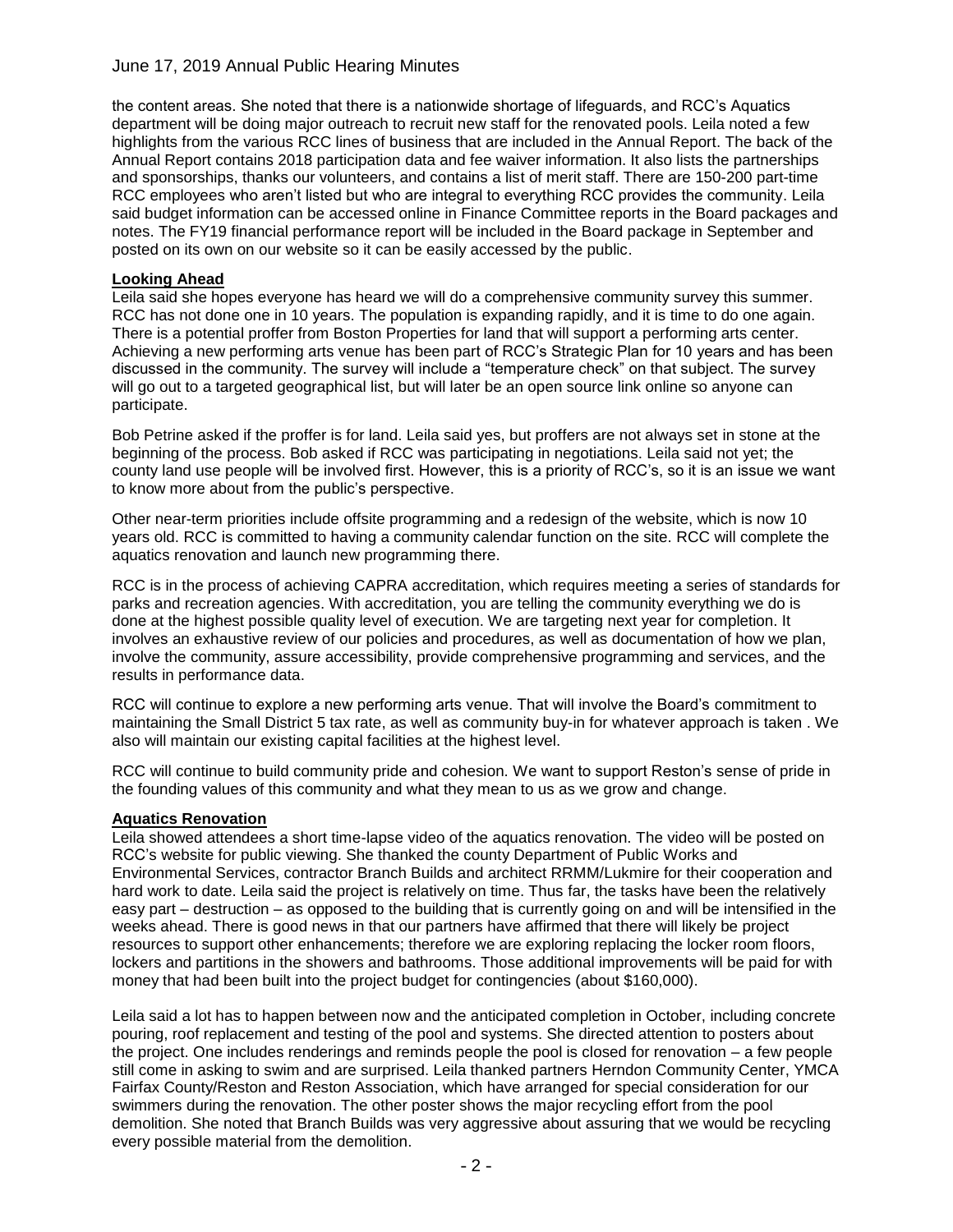## **Capital Improvement/Maintenance Plan**

Leila directed attention to the slide showing the three-year CIP/CMP. She said as we close out projects, those numbers change; if the projects don't close out in one fiscal year, we carry over the allocation, encumbered funding or unspent funds to the next fiscal year.

She noted the status of projects: the Hunters Woods carpet replacement is complete; the Hunters Woods audio-visual upgrades are complete; we are through with the Lake Anne gallery improvements. Leila said RCC may keep the balance of funding in any given project through the warranty period in case we have to do anything corrective.

RCC CIP/CMP Priorities for FY20-21 pointed out included: Replacing the last section of the roof (over the stage fly area; the third of a three-phase project); replacing the 20-year-old room dividers in Hunters Woods Rooms 1-4; improving A/V in meetings rooms (adding assistive listening capability); the Lake Anne customer service desk redesign; replacement of the Lake Anne Wellness Studio Floor; and replacement of the RCC Lake Anne warming oven.

The CenterStage will also need some improvements. We are nearly done with the stage floor replacement project. Up next (within the next 18 months) is replacement of the theatre seats. We will have about 40 fewer seats, but we will be adding room within the rows. Our community arts constituents have been advised of this. Two new moving lights were purchased during FY19.

We will spend the balance of the project funding for the aquatics renovation in FY20. Media needs a new color printer to support in-house printing. John Blevins and his team will stand up a software-enabled framework for a comprehensive systems and equipment inventory, as well as maintenance and project scheduling.

Leila said a "structurally balanced budget" is one that has more revenue than expense to accommodate core activities; RCC has had a structurally balanced budget since 2015. She reminded attendees that budget numbers change throughout the year as a consequence of third quarter, carryover and budget submissions. Published numbers and the various sources for "official" budgets will often show differences as a result. She reminded people that the RCC Finance Committee meets regularly and their reports are incorporated in the Board documents that are posted on RCC's website.

Leila turned the floor over to Paul Thomas, RCC Board Treasurer. Paul explained RCC includes a threeyear profile of actual spending in this presentation because seeing these actuals helps people understand that we create a budget plan that is all-encompassing to the degree it can be of everything we may do in a given year. The reality is that not all is done (program cancellations, unforeseen events); RCC typically returns funds that are unspent. Paul said RCC budgeting is based on conservative estimates for revenue and maximum parameters for expenses, and that capital projects that don't get into the tight calendar frame are carried over. Paul noted the sufficient reserves and funding across all categories, which enabled RCC to absorb the aquatics renovation effort.

Paul explained carryover occurs each summer, after RCC outlines the savings from our previous-year spending, what needs to be carried over and what revisions to the upcoming budget need to be made. Paul said this year we will have additional revenue from taxes. New costs include the community survey, the redesign of RCC's website, expanded off-site programming at Reston Station and Reston Town Square Park, and setting aside "innovation funding" at a level of approximately \$100,000 for new programming opportunities that may arise. Funding is also included for RCC's 40<sup>th</sup> anniversary and the reopening of the aquatics venue.

Paul directed people to the slide showing the most recent estimates of the upcoming fiscal year budget and the FY21 budget profile. The notable changes reflect the new aquatics venue impacts (revenue and expenses), and the elimination in FY21 of the one-time expenses associated with the website redesign and the 40<sup>th</sup> anniversary/re-opening events. He also noted the Board's decision to increase the capital reserve ceiling from \$3 million to \$3.5 million to account for inflation and the age of RCC facilities. He pointed out that we have a long way to go to reach the ceiling. Leila said our personnel costs will rise due to the Board of Supervisors adding a 2.1 percent market rate adjustment. That will be balanced by our increase in tax revenue.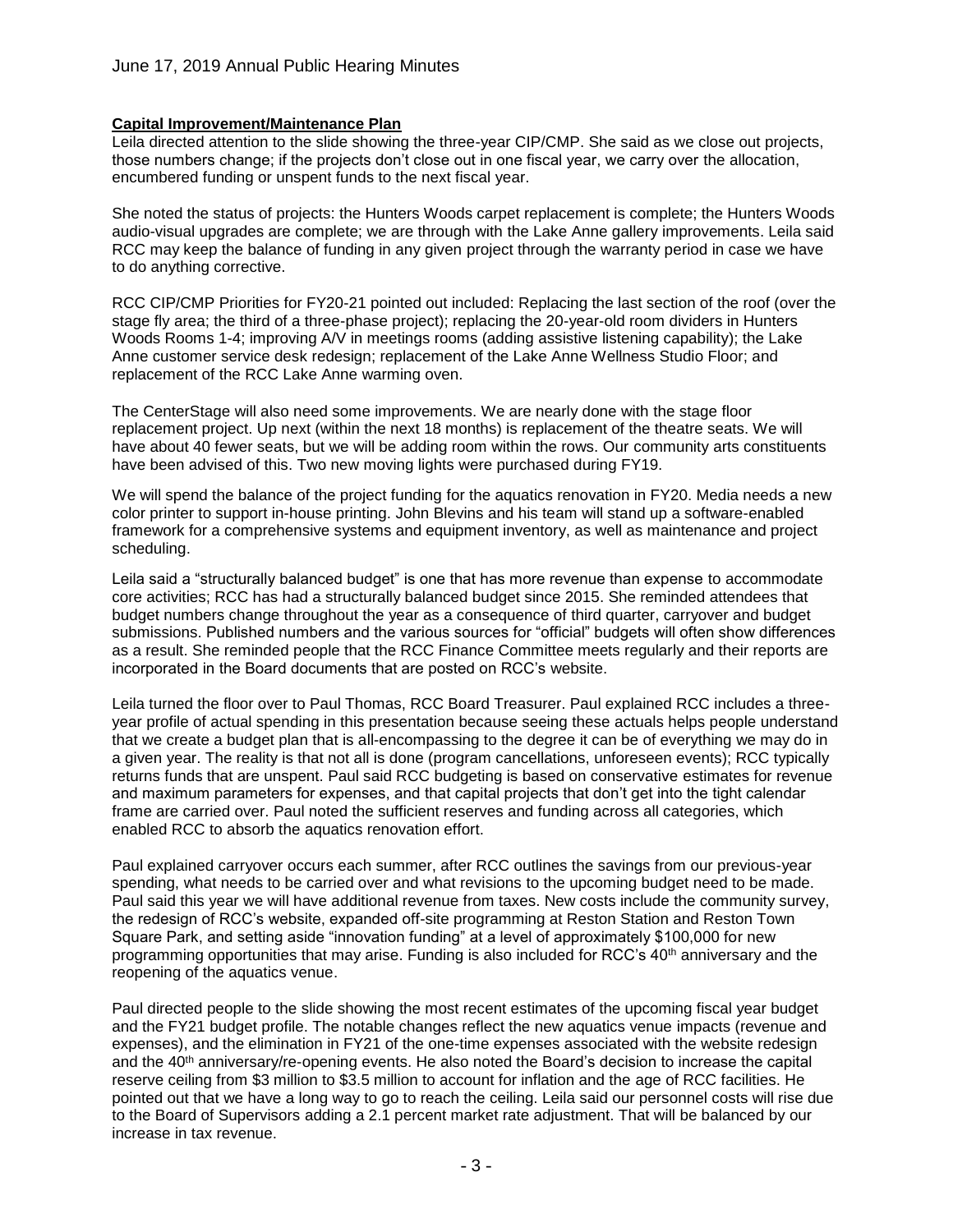Leila reviewed the final slide, which showed the steps in the budget process, including a Finance Committee meeting July 22, which will include a FY19 year-end review and final guidance on the FY20/FY21 budgets. Those notes and actions will be posted in the September Board Package.

## **Public Comment**

Leila opened the floor for input and said people can also send feedback to us at [RCCcontact@fairfaxcounty.gov](mailto:RCCcontact@fairfaxcounty.gov) regarding this evening's subjects or anything else.

**Julie Bitzer, Reston Association Board,** asked if the theatre seat project will accommodate wheelchairs. Leila said the project will be absolutely ADA compliant. Leila said we are going to have to do some cement work as well due to ADA slope requirements.

**Eve Thompson, Lake Anne merchant,** thanked RCC for their very generous support of events that she coordinates, including the Lake Anne Jazz and Blues Festival and the Roots Festival. RCC was a sponsor of the expanded Pride Festival this month. Eve said she hopes RCC will expand its participation next year as it is a stellar event. She thanked the staff for its continued endless support of Lake Anne's efforts, particularly Kevin Danaher and PD Michnewicz. Eve said the Take a Break Concerts, especially the dance nights, are spectacular.

**Carolyn Flitcroft, Reston Historic Trust Chair**, said on behalf of the RHT Board, she appreciates all of RCC's support, especially for Founder's Day. RHT likes the Jo Ann Rose Gallery and the new A/V equipment very much. RCC is really an anchor of Lake Anne Plaza.

**Anne Delaney, Executive Director Public Art Reston,** thanked RCC staff and board for their support for programs and projects. She recently joined the Hunters Woods Neighborhood Coalition because of PAR's involvement in the Colts Neck Underpass project. She said the coalition seems to be making a positive impact in the community.

Leila noted that RCC has included public art in the aquatics renovation. The work will be a major focal point in the new pool area. She also recalled that RCC participated in creating the public art master plan for Reston and that including an artist in the architectural and engineering phase of capital projects is strongly encouraged in that plan. RCC was pleased to adhere to that practice as it shepherded the pool renovation project through the design phases.

**Bob Petrine** asked if there are "efficiency" numbers, particularly for CenterStage programs. Leila explained to others gathered that an "efficiency" metric is achieved by basically dividing the head count into a budget, to determine the cost per participant. She noted that the last time she estimated that kind of data point for the CenterStage, the efficiency metric came out to roughly \$100-150. However, that does not really account for either the policy framework established for RCC's cost recovery or the quality and impact of the service. Each cost center's revenue and expenses are available in all our monthly reports (but not down to each performance). Leila said participation is a cumulative effect; you can use any year to get a rough calculation of efficiency in terms of direct costs. The overhead is not distributed across cost centers as it is impossible to derive. The Board of Governors financial policy in terms of cost recovery is that no more than 25 percent of RCC's core budget (standard personnel and operating costs) will be recovered by user fees.

Bob Petrine asked if CAPRA certification gets into that area. Leila said that the adjudication is based upon the particular agency's policies and not on a rigid standard. In the past, public parks and recreation agencies delivered services that were substantially subsidized. Over the past decade, that has radically changed as localities faced financial constraints – currently most park and recreation agencies attempt a cost recovery of up to 80-90 percent. Our recovery is now at about 15-20 percent. That may move closer to the ceiling of 25 percent when we reopen the pool.

The Board's direction and policy focus is to emphasize participation and accessibility – which enables us to offer many programs free of charge or for a nominal fee. We can still do more service delivery without being weighed down by a 1:1 cost recovery mandate. We hope the facility improvements will lead to a return to participation levels of five or six years ago, when we were at our peak aquatics participation.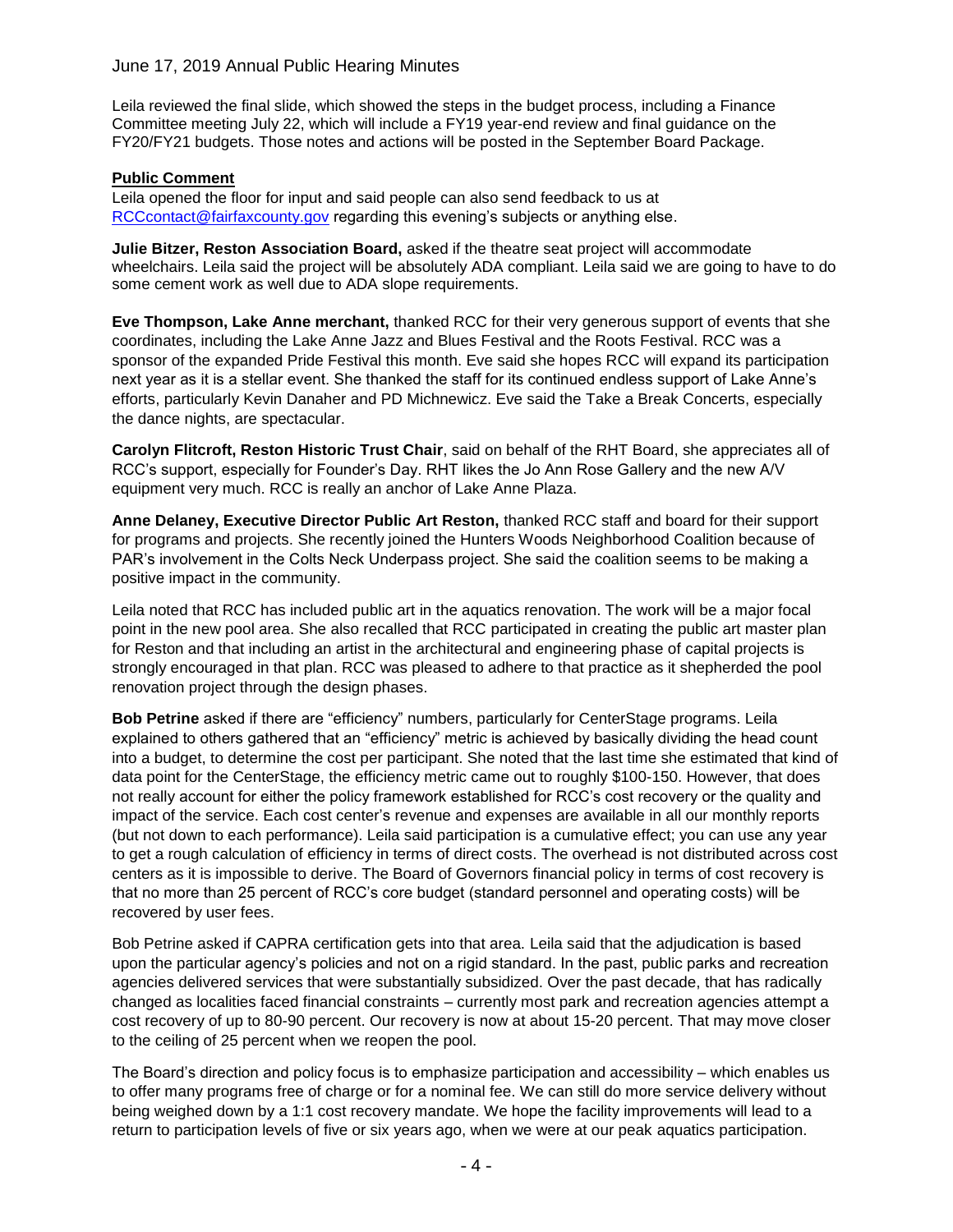Leila said to read the September Board Package to see how FY19 spending and revenue went. Paul added please read the notes, not just the charts. Leila noted as well that reports early in the fiscal year include encumbrances that are then spent down as the year progresses. She said she would be happy at any time to answer questions about our finances from the public.

**Eve Thompson** asked if there is any way to quantify the impact of the arts programming in the community and the impact that it has on the general economic environment. Leila said lots of economic studies show the financial multiplier impact of arts events is significant; they generate related spending for restaurants, babysitting, concessions and other shopping. The upcoming community survey will also address the value of RCC to the community from a holistic perspective. Do RCC programs add to the quality of life; making Reston a better place to live? We will get data on those issues. Leila added that benefits for the community as a whole that exceeded typical community center amenities was part of the premise of creating Small District 5 in the first place. It was a very intentional community process to create something radically different from a standard county community center.

**Bob Petrine** said he is trying to understand RCC's approach to providing services efficiently. There are a number of competing services and programs available; he noted that particularly, RA and RCC both provide camps. Does RCC work with RA to coordinate those? Leila noted that through Opportunity Neighborhood we work closely with RA, the YMCA, local non-profits like GRACE that offer camps and youth programming, and with a clear understanding of what county providers program in Reston. Leila said we know across the board, regardless of the number of providers, there is still far more unmet demand than there are places for kids. That is true for child care generally, and is particularly acute in summer months.

Leila said RCC's fee waiver program is set up so qualifying families can enroll for as many camps as they can get their kids into for \$10 a week. The YMCA has to raise money to underwrite similar access; their promise is they won't turn children away. RA relies on Friends of Reston for underwriting scholarships or fee waived participation. The County RecPac (Park Authority) and School Aged Child Care (SACC) programs have strict fee schedules and fee subsidy/waiver structures. Smaller nonprofit or PTSA offerings may not have those capabilities.

Globally, we don't coordinate on content. What we have managed to figure out is our respective strengths for program offerings and these don't overlap significantly. RA has a very traditional outdoor-based day camp. The YMCA is, like us, constrained by a building footprint, so they also do many travel-based camps. We have a combination of facility-based camps and travel camps. We have Young Actors Theatre, LARK, cooking, Minecraft and video game design, among other specialized camps. It is not just about keeping kids safe. Like all providers in Reston, we try to figure out how to make summer fun and enriching. As noted, she said there is still high demand and capacity constraints that mean we have a ways to go before we'd be overextending offerings.

**Bob Petrine** asked about the survey structure. Will it be only "yes and no" questions? Leila said there will also be open-ended questions and multiple choice questions. There will be some logic paths. The survey will cover areas of programs and services, RCC's value to the community, and the performing arts venue. It will describe the tax revenue and rate and how it is collected above the collection of Fairfax County property tax. It will also explain that we are not Reston Association. It will ask how people get information, how do they want to get information, what resources do they use to make choices and what prevents them from participating? Everyone can take the survey, and the results will be public. Leila said the results will also be helpful to RA, the YMCA and all our partners to learn more about community preferences, particularly with respect to marketing.

Bob asked how we will target to segments that are non-users. Leila said initially it will be a geographic distribution for the mailed surveys. We can't assure it will be all non-participants, but it's likely that some number of non-participants will be included. She said she hopes it will reach a healthy mix of people who use/don't use RCC. There will be a big marketing push to encourage people to be on the lookout for it and to participate.